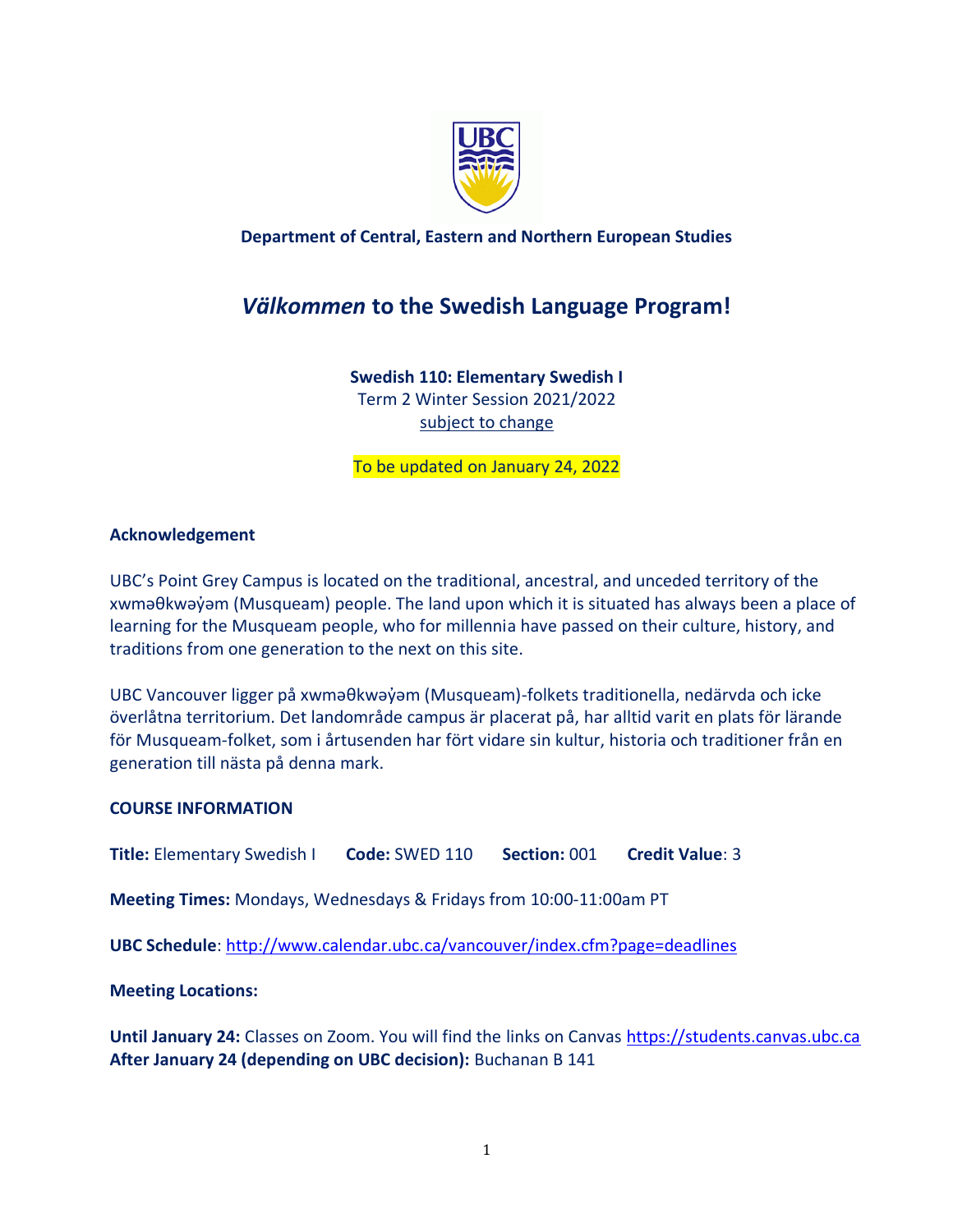## **CONTACTS**

**Instructor, Scandinavian Program Director and Undergraduate Advisor:** Lena Karlström **Contact:** Make sure to check Announcements on Canvas regularly. This will be our main tool to communicate but you can also email me at [lenak@mail.ubc.ca](mailto:lenak@mail.ubc.ca) **Office**: Buchanan Tower Room 921 **Office Hours**: M and W 1:00-1:30pm or by appointment *Fika***:** Wednesdays 4:00-5:00pm in CENES Lounge (Room 910), 9th floor, Buchanan Tower starting January 26:<https://cenes.ubc.ca/events/event/fika/>

## **PREREQUISITES**

SWED 100 or MUST have approval from instructor. SWED 110 cannot be audited. Also note that you can't take this course if you have already taken it, or the equivalent, before. Students with native or near-native proficiency in either of the Scandinavian languages (Danish, Norwegian, Swedish) cannot participate in the elementary Swedish (SWED 100-110) courses but if you have native or near-native proficiency in Danish and Norwegian you are welcome to join the intermediate courses (SWED 200-210).

## **INFORMATION FOR STUDENTS LIVING OUTSIDE CANADA**

During this pandemic, the shift to online learning has greatly altered teaching and studying at UBC, including changes to health and safety considerations. Keep in mind that some UBC courses might cover topics that are censored or considered illegal by non-Canadian governments. This may include, but is not limited to, human rights, representative government, defamation, obscenity, gender or sexuality, and historical or current geopolitical controversies. If you are a student living abroad, you will be subject to the laws of your local jurisdiction, and your local authorities might limit your access to course material or take punitive action against you. UBC is strongly committed to academic freedom, but has no control over foreign authorities (please visit <http://www.calendar.ubc.ca/vancouver/index.cfm?tree=3,33,86,0> for an articulation of the values of the University conveyed in the Senate Statement on Academic Freedom). Thus, we recognize that students will have legitimate reason to exercise caution in studying certain subjects. If you have concerns regarding your personal situation, consider postponing taking a course with manifest risks, until you are back on campus or reach out to your academic advisor to find substitute courses. For further information and support, please visit: [https://academic.ubc.ca/support-resources/freedom-expression.](https://academic.ubc.ca/support-resources/freedom-expression)

# **COURSE STRUCTURE**

The aim of this course is to introduce the beginner to the sounds and structure of the Swedish language. It is designed to advance and expand upon basic linguistic skills through integrated and interactive practice in reading, writing, listening and speaking. Through different media (including film, music and text), students will also be introduced to Swedish culture.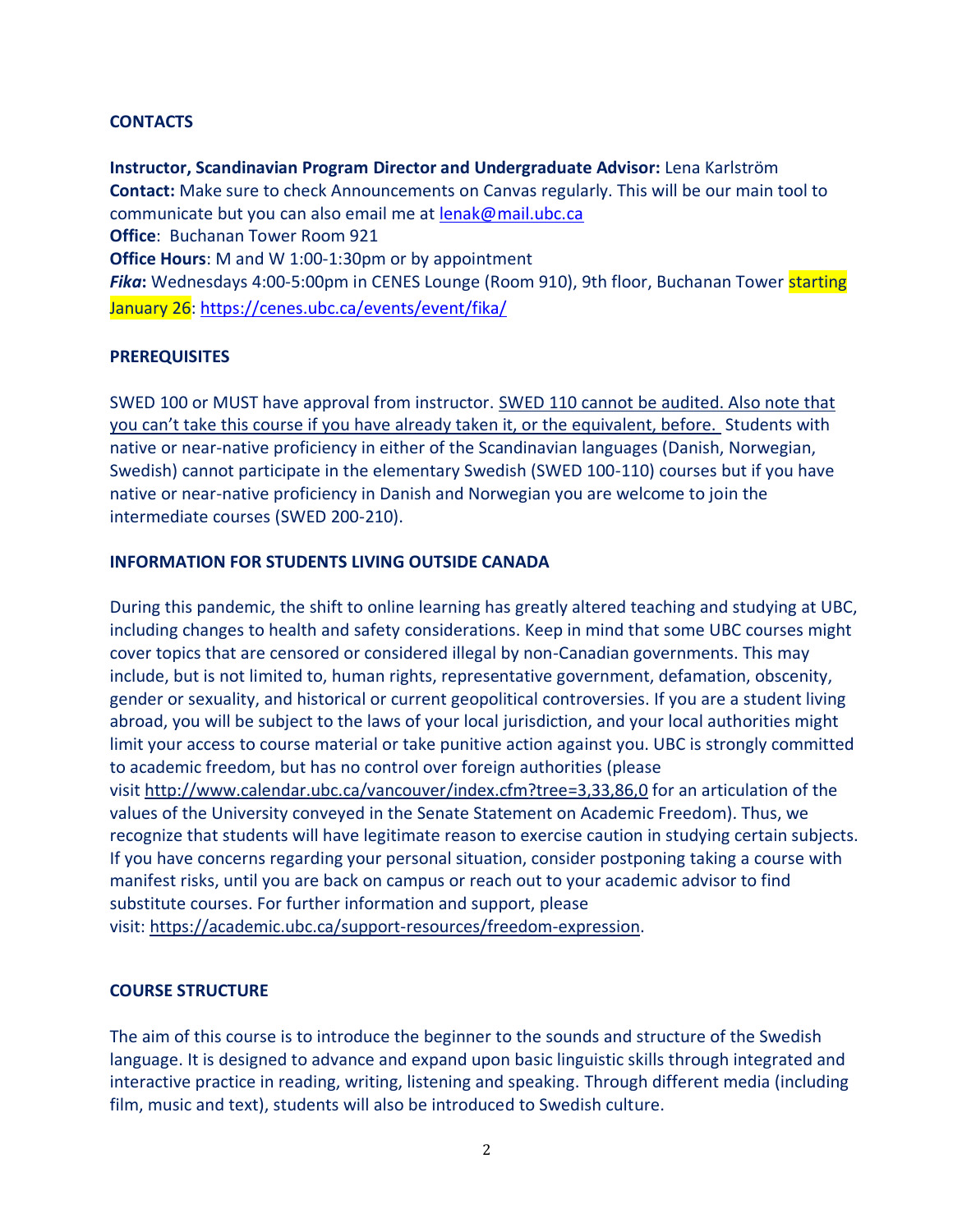Due to Covid-19, this course will **temporarily** be offered online with synchronous classes and some asynchronous activities. Classes in Swedish 110 are activity-based and learning success will depend on student participation in those activities. Students will be expected to attend the class regularly, come prepared, and participate actively in all class activities. Most instruction will integrate a combination of lecture, question and answer sessions, whole-class participation, small group activities, partner work or individual work for example (read more under Learning Activities below).

Learning a foreign language also requires sustained engagement with the material outside of the virtual classroom and this is particularly important in the online format.

# **HOW TO DO WELL IN THIS COURSE AND WITH ONLINE-LEARNING**

- Participate as much as you can even during the online part of the course. Remember that despite of not being face-to-face you are part of a learning community!
- Keep your work up to date (assignments, grammar reviewing, listen to the audio resources etc.)
- Communicate with your classmates and support each other.
- Contact me for questions (this class has an ongoing discussion board for Q&A in each module) and if there is anything that may be affecting your learning or performance please reach out via email.
- Join me and other students in the Scandinavian program for a casual *Fika* on Wednesdays between 4:00-5:00pm in CENES Lounge (Room 910), Buchanan Tower.
- Here are some additional tips: [https://learningcommons.ubc.ca/resource](https://learningcommons.ubc.ca/resource-guides/online-learners/)[guides/online-learners/](https://learningcommons.ubc.ca/resource-guides/online-learners/)

# **LEARNING OBJECTIVES**

Upon completion of this course you will be able to:

- acquire basic insights into Swedish language and culture;
- understand spoken and written Swedish at a beginners' level;
- learn about pronunciation rules and elementary grammar;
- use phrases in everyday life;
- introduce yourself and share basic information;
- talk about events and plans;
- read and write simple texts;
- interact with others orally (in Swedish!) in class;
- continue studying Swedish at the intermediate I level (SWED 200)

Learning Swedish and gaining an understanding of its culture will expose you to modes of thought and expression outside your own language and culture. It will make you curious of your native language and culture and expand your understanding of the interrelation of language and thought. It will also prepare you for further studies of Swedish or other languages.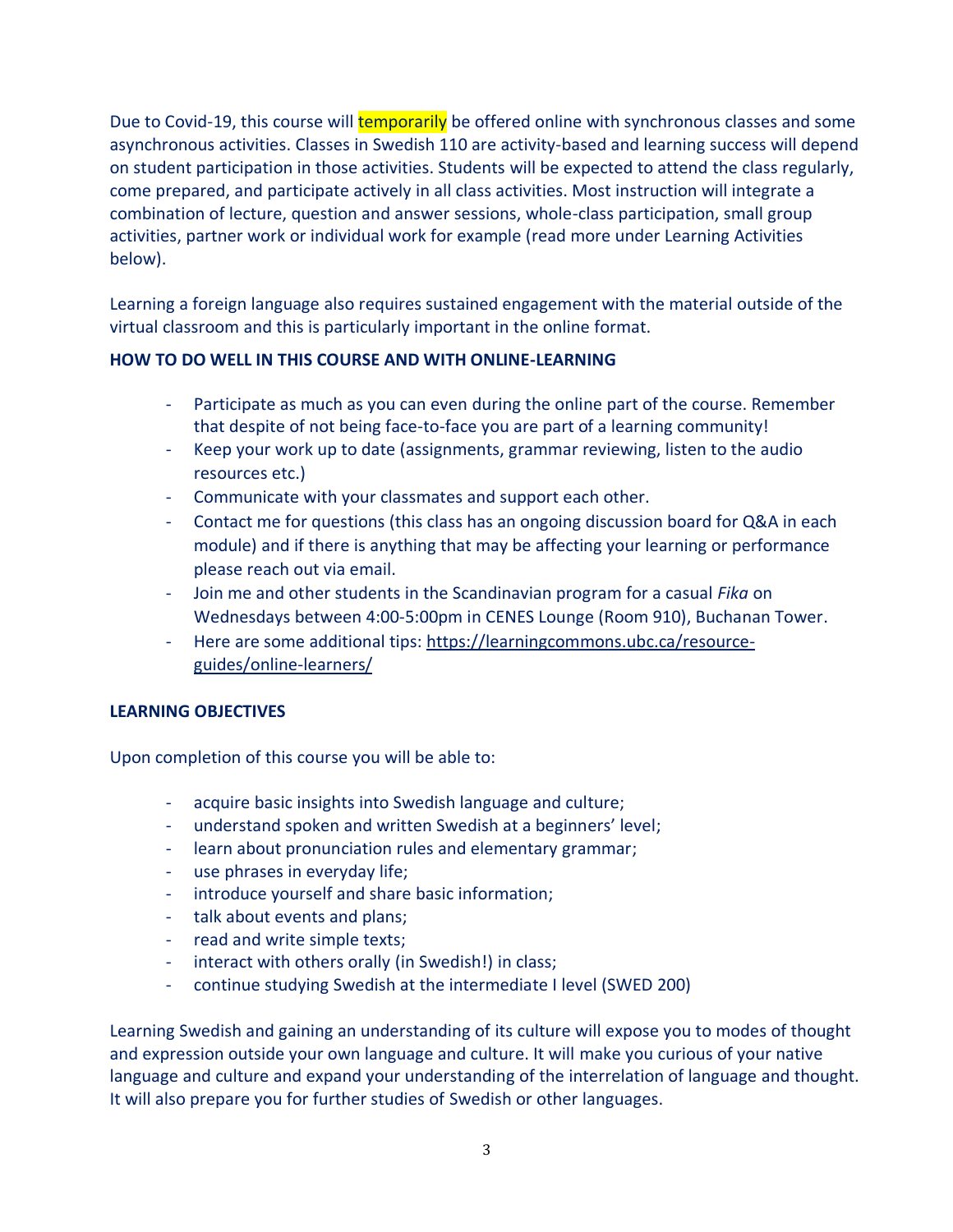#### **LEARNING MATERIALS (required, available at UBC Bookstore)**

Scherrer, *Rivstart* A1+A2 Textbok 2/E (ISBN 9789127434202) Scherrer, *Rivstart* A1+A2 Övningsbok 2/E (ISBN 9789127434219)

#### **TECHNICAL REQUIREMENTS**

Students will need a computer or tablet with a microphone that has the capacity to view and/or download documents from Microsoft Word (including PPT), video and audio capacity, a keyboard, and headphones. Preferable is also a quiet environment and a stable Internet connection.

If you encounter technical issues while using Canvas check here: <https://keeplearning.ubc.ca/support/#technology> and for more general information see: <https://keeplearning.ubc.ca/>

#### **NETIQUETTE**

It's important to have a safe, relaxed and fun learning environment in the classroom even when online. Please read the following guidelines: [https://distancelearning.ubc.ca/learner](https://distancelearning.ubc.ca/learner-support/communicating-online-netiquette/)[support/communicating-online-netiquette/](https://distancelearning.ubc.ca/learner-support/communicating-online-netiquette/)  We will have to tweak the advice to "avoid jokes and sarcasm" slightly to fit my teaching style :)

#### **SCHEDULE OF TOPICS AND CLASSES**

Topics for the learning activities are based on the thematic chapter breakdown in the *Rivstart*  materials. The dates are found below and are subject to change:

| Week 1 |                | <b>Jan 10</b> | Intro to course. Repetition verb forms and word order. Vad gillar<br>ni? (p51), Vilken film ska vi se? (p52), future tense, auxiliary<br>verbs + infinitive form, adjectives |
|--------|----------------|---------------|------------------------------------------------------------------------------------------------------------------------------------------------------------------------------|
|        | $\overline{2}$ | <b>Jan 17</b> | Cont. adjectives, Prat om helgen (p54), Min faster (p56), past<br>tense + time adverbials, object pronouns                                                                   |
|        | 3              | <b>Jan 24</b> | Assignment 1, En släkt (p58), Mitt barnbarn (p60), family<br>terms and possessive pronouns, Quiz 1                                                                           |
|        | 4              | <b>Jan 31</b> | Alfred Nobel (p62) and other famous Swedes, prep for oral<br>group presentations                                                                                             |
|        | 5              | <b>Feb 07</b> | <b>Assignment 2, Vad shoppar du? (p66), colours, def. and indef.</b><br>pronouns, def. plural, Quiz 2                                                                        |
|        | 6              | <b>Feb 14</b> | I affärer (p74), "20 shoppingfraser", sälja och köpa/buy and<br>sale, adjective comparison                                                                                   |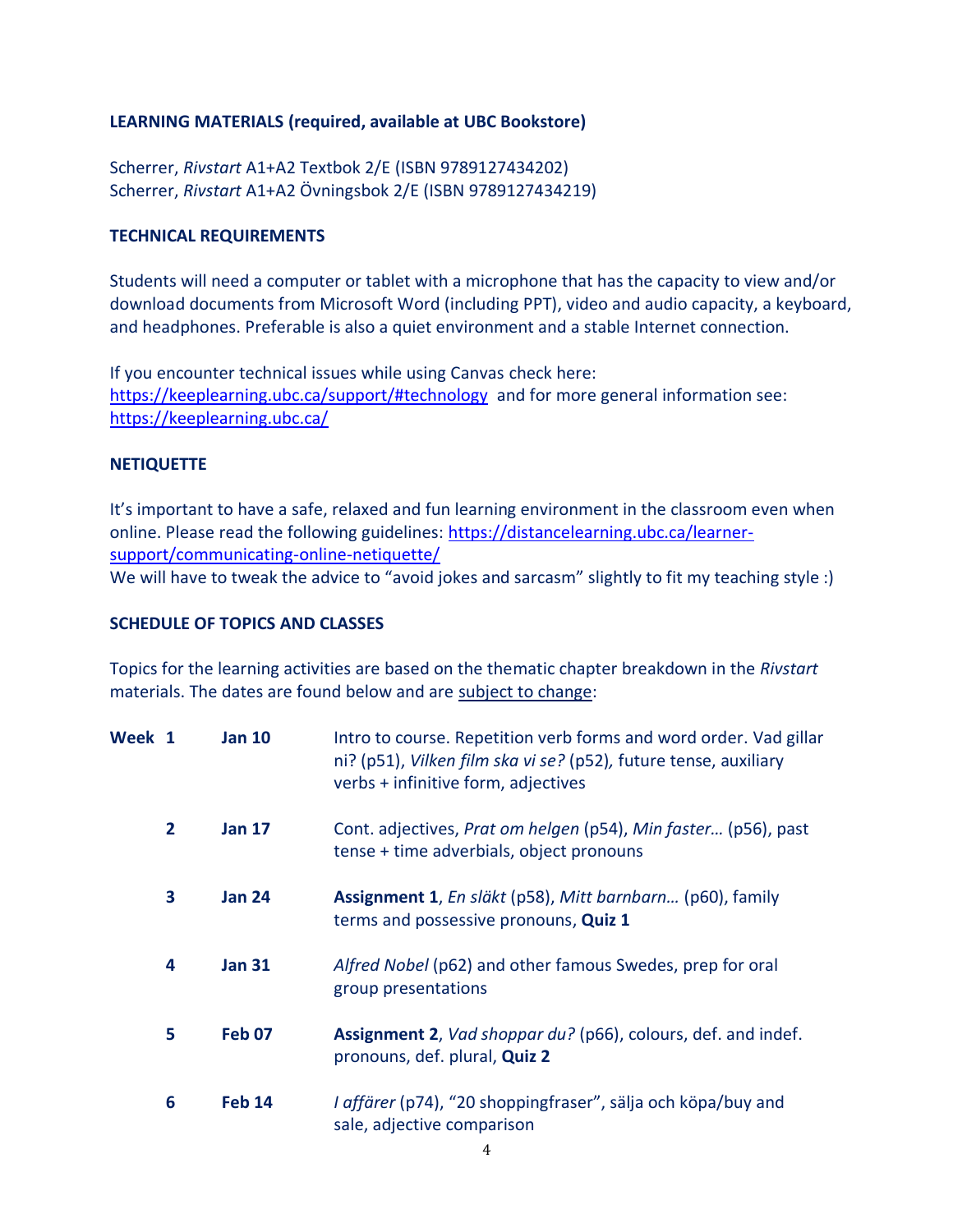| 7  | <b>Feb 21</b>     | <b>Mid-term break</b>                                                                                                                                                               |
|----|-------------------|-------------------------------------------------------------------------------------------------------------------------------------------------------------------------------------|
| 8  | Feb <sub>28</sub> | Assignment 3, Visiting Sweden: Första gången i Sverige (p80),<br>perfect tense and auxiliary verbs, Quiz 3                                                                          |
| 9  | <b>Mar 07</b>     | Karaoke och annat (p83), hobbies, ordinals and months,<br>adverbs, verb tenses; present perfect or preterit/past simple?,<br>Film screening: TBA, discussion of film and vocabulary |
| 10 | <b>Mar 14</b>     | <b>Assignment 4, Ett mejl (p85), weather, hem or hemma, Quiz 4</b>                                                                                                                  |
| 11 | <b>Mar 21</b>     | Monday film summary in class, Jag borde sluta röka (p87), more<br>auxiliary and modal verbs, future tense                                                                           |
| 12 | <b>Mar 28</b>     | Film summary workshop, En Sverigeresa (p89)                                                                                                                                         |
| 13 | Apr 04            | Assignment 5, gå or åka (p93), review for final exam<br>The final exam will be held during the scheduled exam period                                                                |

#### **LEARNING ACTIVITIES**

**Classes** in Swedish 110 are activity-based. Most instruction will integrate a combination of lecture, question and answer sessions, whole-class participation, small group activities, partner work for example in groups, or individual work for example at home or under Discussions on Canvas. Class activities like communicative exchanges, interviews, games and music lyrics will provide an opportunity to reinforce and expand your linguistic skills.

There will be an ongoing Q&A on Canvas (under Discussions) where you are welcome to ask questions related to the course and the course material. Again, make sure to check Announcements on Canvas regularly. This will be our main tool to communicate.

**Outside the classroom:** The *Rivstart* package includes online resources like a Swedish-English wordlist, verb list, audio files and listening comprehensions. You can also do practice exercises and tests after each unit so the online platform is integrated with the course materials and improves both your grammar and vocabulary. You will need to create an account to access these resources and I will post the instructions on Canvas.

Students come prepared for class by completing homework assigned by the instructor. This will include reading assignments to help develop reading comprehension strategies. Assignments are focused on topics that have been covered in the instructional materials.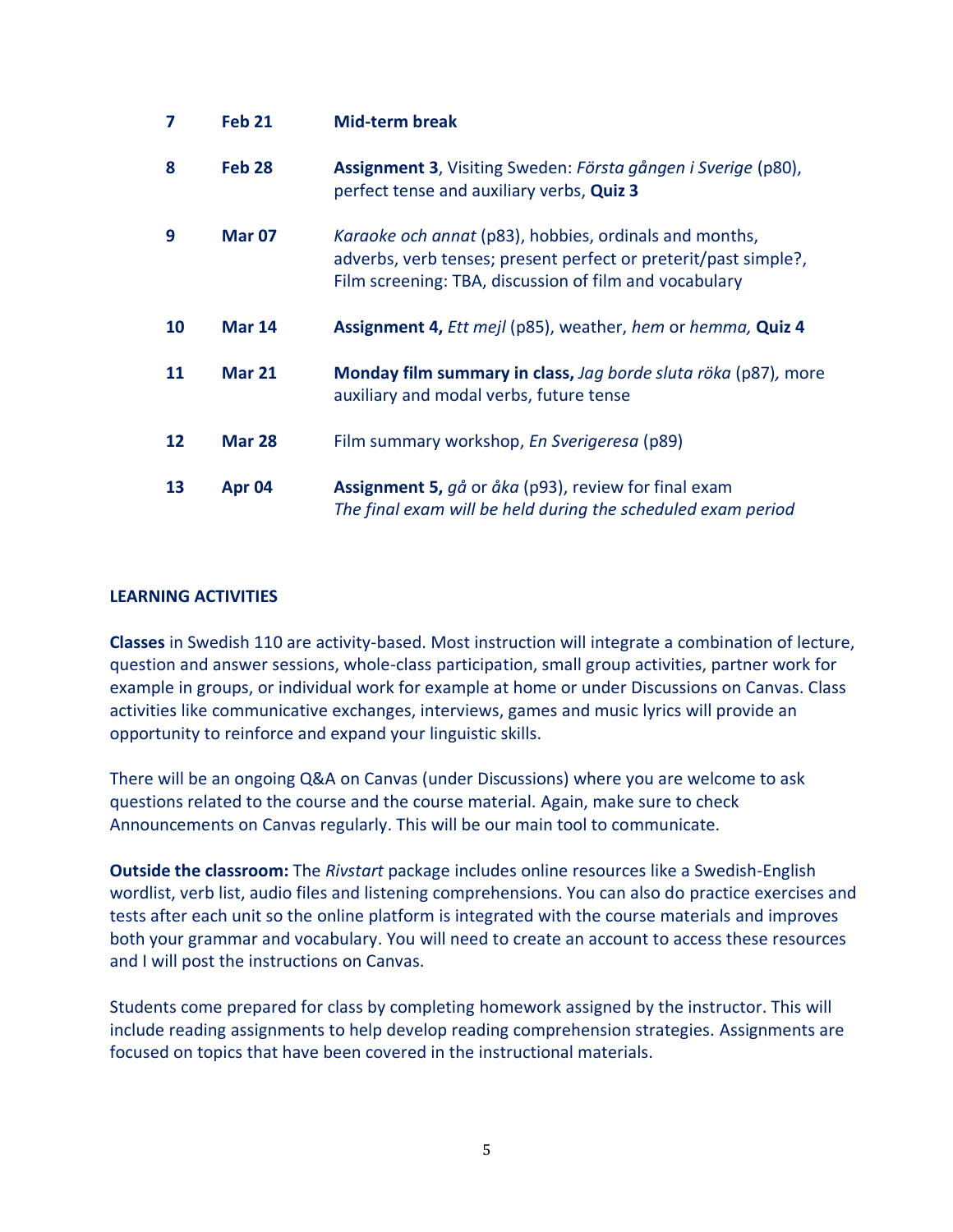# **ASSESSMENT OF LEARNING**

| <b>Grade breakdown:</b>        |              |
|--------------------------------|--------------|
| Participation and preparation  | 15%          |
| Assignments (oral and written) | 25%          |
| Quizzes                        | 25%          |
| <b>Film Summary</b>            | $10\%$ (5+5) |
| <b>Final Examination</b>       | 25%          |

## **Participation, Preparation (15%)**:

Active participation in all class activities is crucial for language learning success and presence in class is mandatory. Students must come prepared for class by completing the work assigned by their instructor. Participation grades will be based on the instructor's assessment of students' preparation for class and their on-task involvement in daily virtual classroom work. Unexcused absences will negatively affect your grade. Punctuality is also appreciated. Repeated tardiness will also negatively affect your participation grade. Absences will be excused at the instructor's discretion, based on UBC and departmental policy.

## **Written and Oral Assignments (25%)**:

Your written and oral proficiency in Swedish will be evaluated through online writing assignments as well as oral assignments. The assignments are usually due on every second Monday, but can be changed depending on holidays etc. 1% of the assigned grade will be deducted for every late day. The assessment(s) may take various forms; for example, a short text about your studies and hobbies, an interview with a student, or an oral presentation about a famous Swede. Your instructor will determine the format of the assessment(s).

## **Quizzes (25%):**

There will be short quizzes approx. every second Friday instead of a midterm. This is to make sure that you are keeping up with the course work and that you review vocabulary and grammar structures regularly. If the class is still online after January 24, the quizzes will be administered on Canvas and will require the installation of the Canvas LockDown Browser and a Swedish keyboard.

## **Film Summary (10%):**

You will be watching a Swedish film online and after class discussion of the film you will be asked to write a summary of it. You will get a vocabulary sheet from the instructor which you can use during the writing assignment. The first draft is written in class on Monday **March 21** and after review sessions in class, the second draft (typewritten at home) will be due on Monday **April 4.**

## **Final Examination (25%)**:

The final exam will take place during the formal examination period and will cover all course material. The time allotted for the final examination is two hours. In the Swedish Language Program, a student without concession, whose attendance falls below 60% of the scheduled instructional hours, will be excluded from the final examination. All requests concerning the final exam (e.g. rescheduling due to illness or university activities) must be directed to Academic Advising.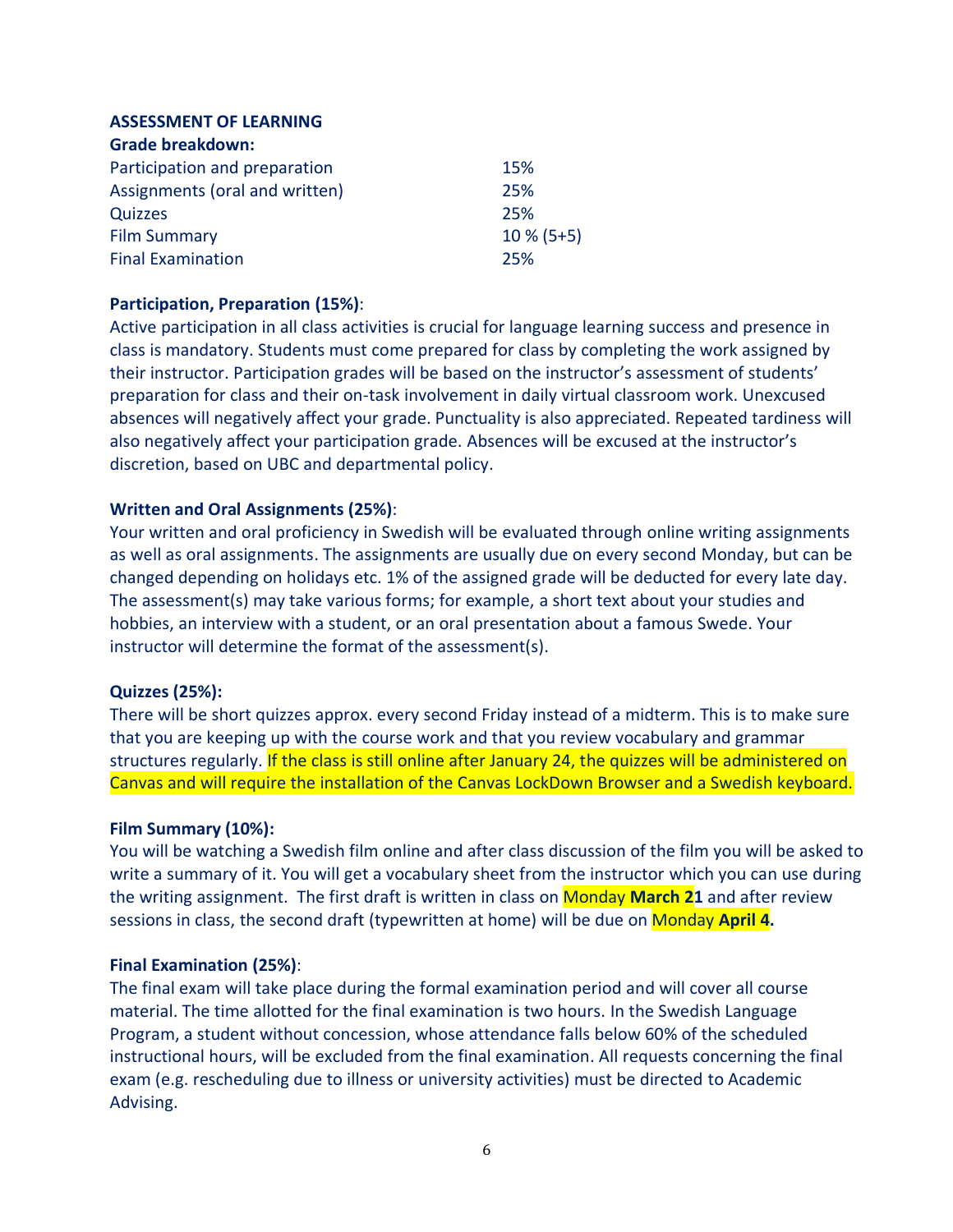#### **Assessment Content and Format**

Before both quizzes and the final exam, students will receive detailed information about content and format.

The content of the quizzes and final exam are consistent with the instructional content of the *Rivstart* course and online material. The format of the quizzes and the final exam will be divided into units that assess the linguistic proficiencies of reading and writing, as well as the formal structures of the language and lexical knowledge.

The linguistic proficiency of listening and speaking is assessed separately in class. Tasks to assess comprehension may include but are not limited to providing a response to questions about what was heard, choosing the correct answer from a selection of possible responses, answer questions in an interview, reading together in pairs and individually.

Comprehension of the grammatical structures of Swedish will be assessed through tasks and activities appropriate to the structure; e.g. word order may be assessed by re-writing scrambled sentences in the correct word order, or using the verbs in their correct form. Units assessing lexical acquisition are presented within a context such as text completion.

Writing proficiency will be assessed by requiring that students write a text in Swedish on topics that have been covered in the instructional materials. The student is encouraged to use grammar structures and vocabulary from the course material but can also incorporate new words etc. However, beware of online translation programs or you might end up writing in "Googlish".

The assignments and examinations should demonstrate learner understanding of the course material, through synthesis and application, i.e. the skilled use of written and spoken Swedish. The grading criteria are consistent with the criteria established by the Faculty of Arts see: <http://www.calendar.ubc.ca/vancouver/index.cfm?tree=3,42,96,0>

## **Assessment Policies**

In order to successfully complete the requirements for Swedish 110, students must achieve a total grade of at least 50% for the course.

In accordance with University regulations, cheating and plagiarism is subject to disciplinary action. Students in the Swedish Language Program must write, correct and/or revise all their assignments independently; that is, with no assistance of any kind from another person. The use of electronic aids and devices is also strictly prohibited; however, students are permitted to consult a Swedish-English dictionary, their textbook and/or a grammar book. See: <http://learningcommons.ubc.ca/citing-sources-is-about-more-than-just-following-the-rules/>

Assignments must be submitted, on the original due date. 1% of the assigned grade will be deducted for every late day. An extension may be granted in case of illness or a recognized UBC activity. The request for an extension must be accompanied by supporting documentation.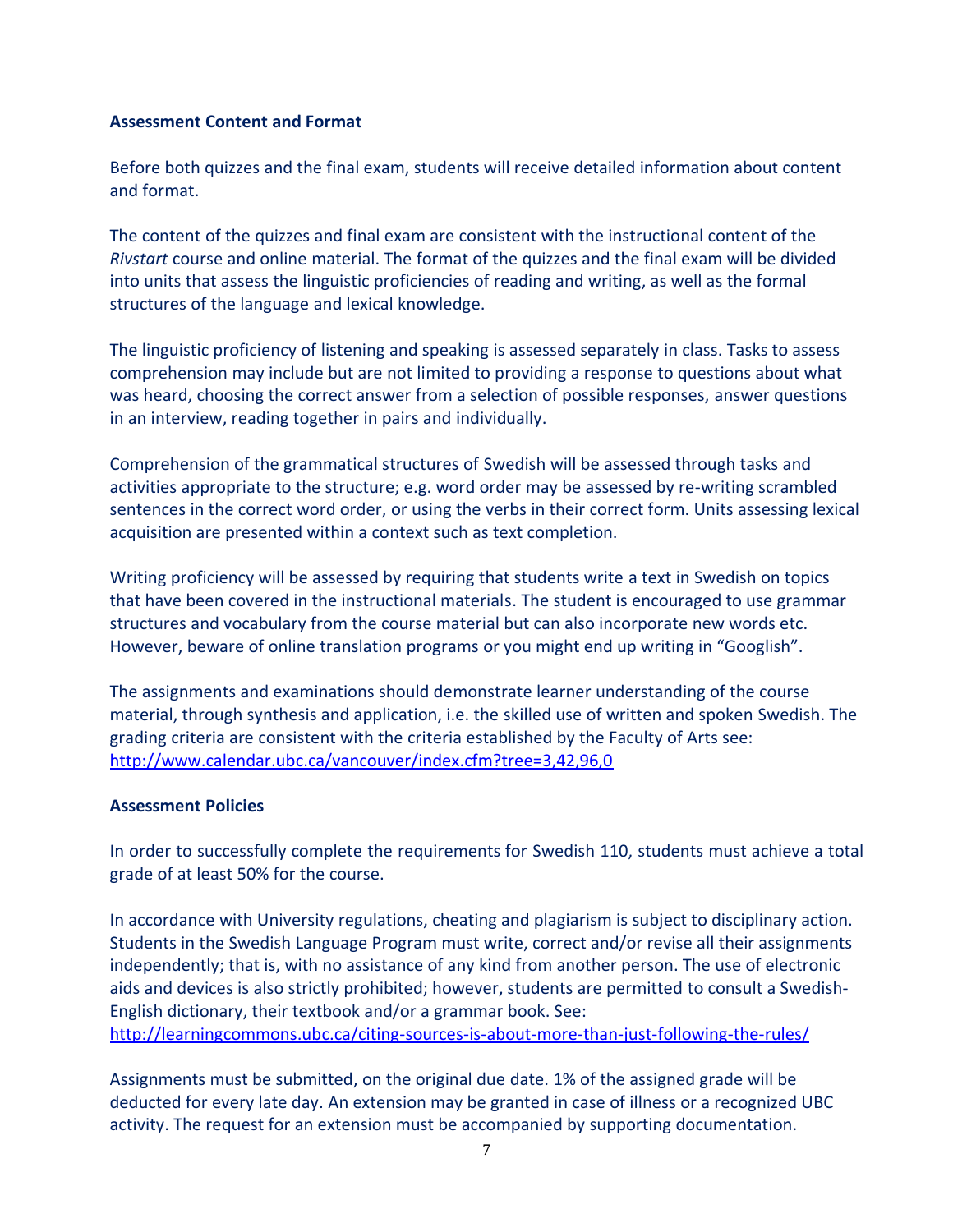Quizzes and exams are normally to be taken on the day set by either your instructor, the program coordinator, or by General Faculties Council. Make-ups for quizzes and exams are permitted only in cases of documented illness, where travel for recognized University activities conflicts with the test dates, or for the observance of a religious holiday. In case of illness, written authorization is required from UBC Health Services. In the instance of a recognized University activity, authorization must be obtained from the University official responsible for the activity. In accordance with UBC policy, students who wish to observe a religious holiday must notify their instructor two weeks in advance of the religious holiday they wish to observe. In all cases, it is the student's responsibility to locate the instructor and to arrange a make-up. Rewriting a test or redistributing the grade percentage values as allocated in the Grade Breakdown will not be permitted.

## **UNIVERSITY POLICIES**

UBC provides resources to support student learning and to maintain healthy lifestyles but recognizes that sometimes crises arise and so there are additional resources to access including those for survivors of sexual violence. UBC values respect for the person and ideas of all members of the academic community. Harassment and discrimination are not tolerated nor is suppression of academic freedom. UBC provides appropriate accommodation for students with disabilities and for religious observances. UBC values academic honesty and students are expected to acknowledge the ideas generated by others and to uphold the highest academic standards in all of their actions.

Details of the policies and how to access support are available on the UBC [Senate website](https://senate.ubc.ca/policies-resources-support-student-success)

## **Academic Code of Honour**

Academic honesty and integrity are essential principles of the University of British Columbia. All UBC students are expected to behave as honest and responsible members of our academic community and to uphold the highest standards of ethics and academic integrity. As a student of the Swedish Language Program, you will be required to abide by the principles and policies of the University with respect to academic honesty and integrity, and affirm a pledge to uphold them.

## **Academic Integrity**

"Students are responsible for informing themselves of the guidelines of acceptable and nonacceptable conduct for graded assignments established by their instructors for specific courses and of [...] examples of academic misconduct [...]" ([http://bit.ly/2aIaXji](https://www.mail.ubc.ca/owa/redir.aspx?C=SRWR6RgRKVNZU5VQ9f4tu8wdW5FUkyes6gxYhRYsRMyOenucdbDVCA..&URL=http%3a%2f%2fbit.ly%2f2aIaXji)). "All work submitted by students (including, without limitation, essays, dissertations, theses, examinations, tests, reports, presentations, problem sets, and tutorial assignments) may be reviewed by the University for authenticity and originality. Without limiting the generality of the foregoing, such review may include the use of software tools and third party services including Internet-based services such as [TurnItIn.com.](https://www.mail.ubc.ca/owa/redir.aspx?C=gbw3Ird0iF4Mg6AoKRthp4qXd1gXvXoGjXMFp8fY7EiOenucdbDVCA..&URL=http%3a%2f%2fTurnItIn.com) By submitting work, students consent to their work undergoing such review and being retained in a database for comparison with other work submitted by students. The results of such review may be used in any University investigation or disciplinary proceedings" [\(http://bit.ly/2aIaZaN\)](https://www.mail.ubc.ca/owa/redir.aspx?C=I_jhjRRKoLeTwYaR4_vR8yLqbRu9cxdzRTynECE-yfaOenucdbDVCA..&URL=http%3a%2f%2fbit.ly%2f2aIaZaN).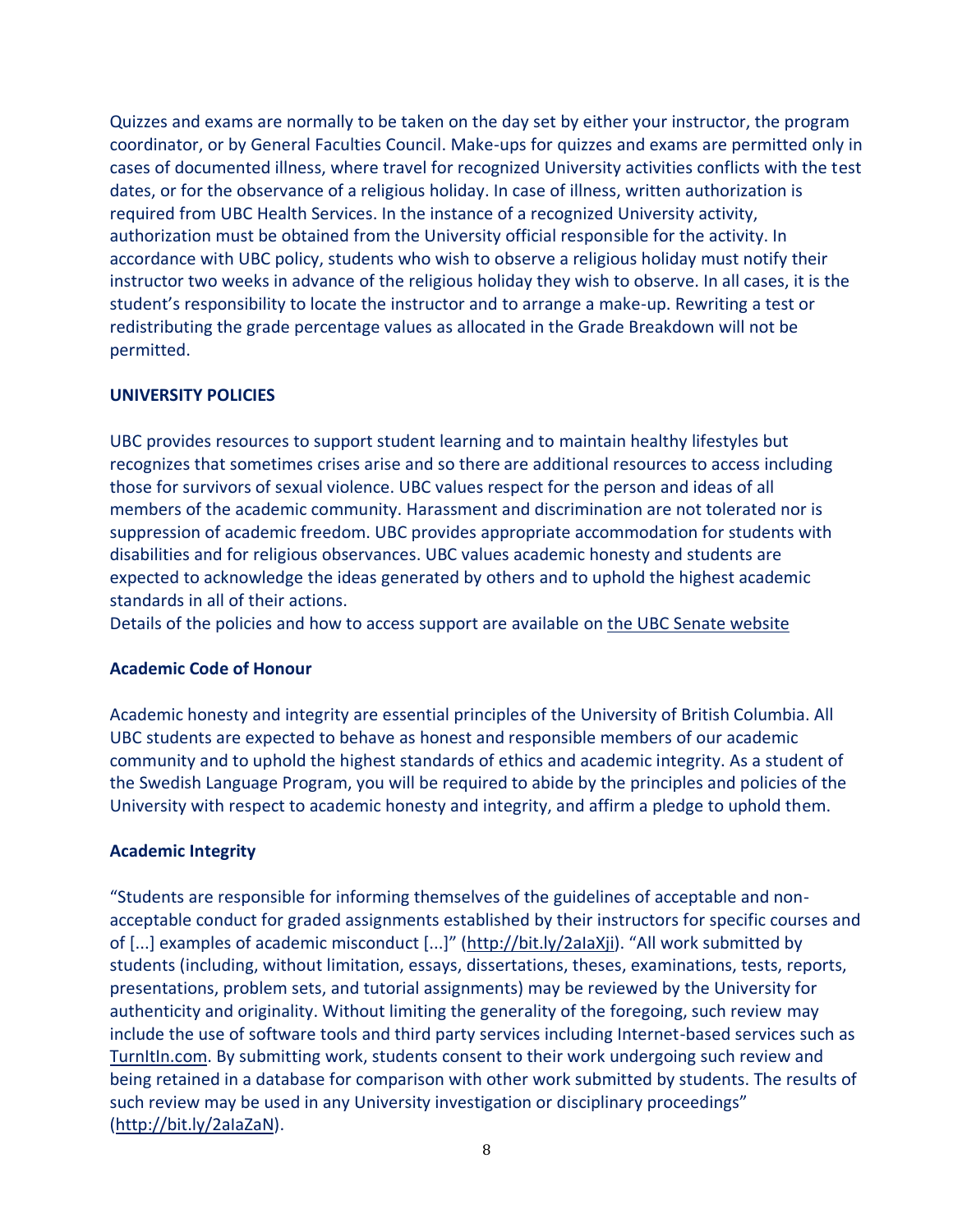**Anything** you use in your written work, directly or indirectly, must be cited (e.g., if you are paraphrasing or using a quotation, if you are using class notes or lecture slides, etc.). Not citing and making reference to the quotation and the original source constitutes academic dishonesty. **Cases of plagiarism or academic dishonesty will receive zero credit and will be forwarded to the Dean's Office, in accordance with UBC policy**. No excuses. Unless otherwise stated by the professor, you must work individually (i.e., not with other students) to produce the written work that you submit.

It is your responsibility as a student to fully and carefully read the information contained in the following web links, which offer detailed information concerning plagiarism:

#### [Plagiarism Resource Centre For Students](http://www.library.ubc.ca/home/plagiarism/#_blank)

#### [Academic Regulations](http://www.students.ubc.ca/calendar/index.cfm?tree=3,54,111,959#_blank)

#### <http://help.library.ubc.ca/planning-your-research/academic-integrity-plagiarism/>

According to the UBC Academic Calendar, "Plagiarism, which is intellectual theft, occurs where an individual submits or presents the oral or written work of another person as his or her own...when another person's words (i.e. phrases, sentences, or paragraphs), ideas, or entire works are used, the author must be acknowledged in the text, in footnotes, in endnotes, or in another accepted form of academic citation."

To sum it up, plagiarism is taking the words or ideas of another person and submitting them without the proper acknowledgement of the original author.

## **OTHER COURSE POLICIES**

#### **Attendance**

In accordance with UBC Policies and Regulations, students are expected to attend class regularly and to be on time. Arriving late or leaving early is disruptive to the class and will be subject to a reduction in the participation grade. Those students who are unavoidably absent from scheduled classes must report the reason for their absence to their instructor immediately upon their return to class. Students may be granted concession for their absence either by their instructor or, in the case of an extended absence, by the Academic Advising Services of the Faculty of Arts. In the Swedish Language Program, a student without concession, whose attendance falls below 60% of the scheduled instructional hours, will be excluded from the final examination.

Students must contact me via email as soon as you are aware you may need an [in-term concession.](https://www.mail.ubc.ca/owa/redir.aspx?C=XA_Si1tbGcTX0wbcIagUJXXxrsAv60cOBoSj4Wq_9t-iP6B98jDXCA..&URL=http%3a%2f%2fwww.calendar.ubc.ca%2fvancouver%2findex.cfm%3ftree%3d3%2c329%2c0%2c0%2326592) I will adjudicate the request. Please include a Student Self-Declaration form, found on the [Arts](https://www.mail.ubc.ca/owa/redir.aspx?C=s0lJR-ns8OwKvgyVfw68SLkGDjwqdVd2CZb4KlKhdx2iP6B98jDXCA..&URL=https%3a%2f%2fstudents.arts.ubc.ca%2fadvising%2facademic-performance%2fhelp-academic-concession%2f)  [Advising website.](https://www.mail.ubc.ca/owa/redir.aspx?C=s0lJR-ns8OwKvgyVfw68SLkGDjwqdVd2CZb4KlKhdx2iP6B98jDXCA..&URL=https%3a%2f%2fstudents.arts.ubc.ca%2fadvising%2facademic-performance%2fhelp-academic-concession%2f) If you require a second concession, Arts Students must contact Arts Advising. Please review [their website](https://www.mail.ubc.ca/owa/redir.aspx?C=s0lJR-ns8OwKvgyVfw68SLkGDjwqdVd2CZb4KlKhdx2iP6B98jDXCA..&URL=https%3a%2f%2fstudents.arts.ubc.ca%2fadvising%2facademic-performance%2fhelp-academic-concession%2f) for concession criteria as well as process to follow. Students in other Faculties should contact their Faculty advising office for direction.